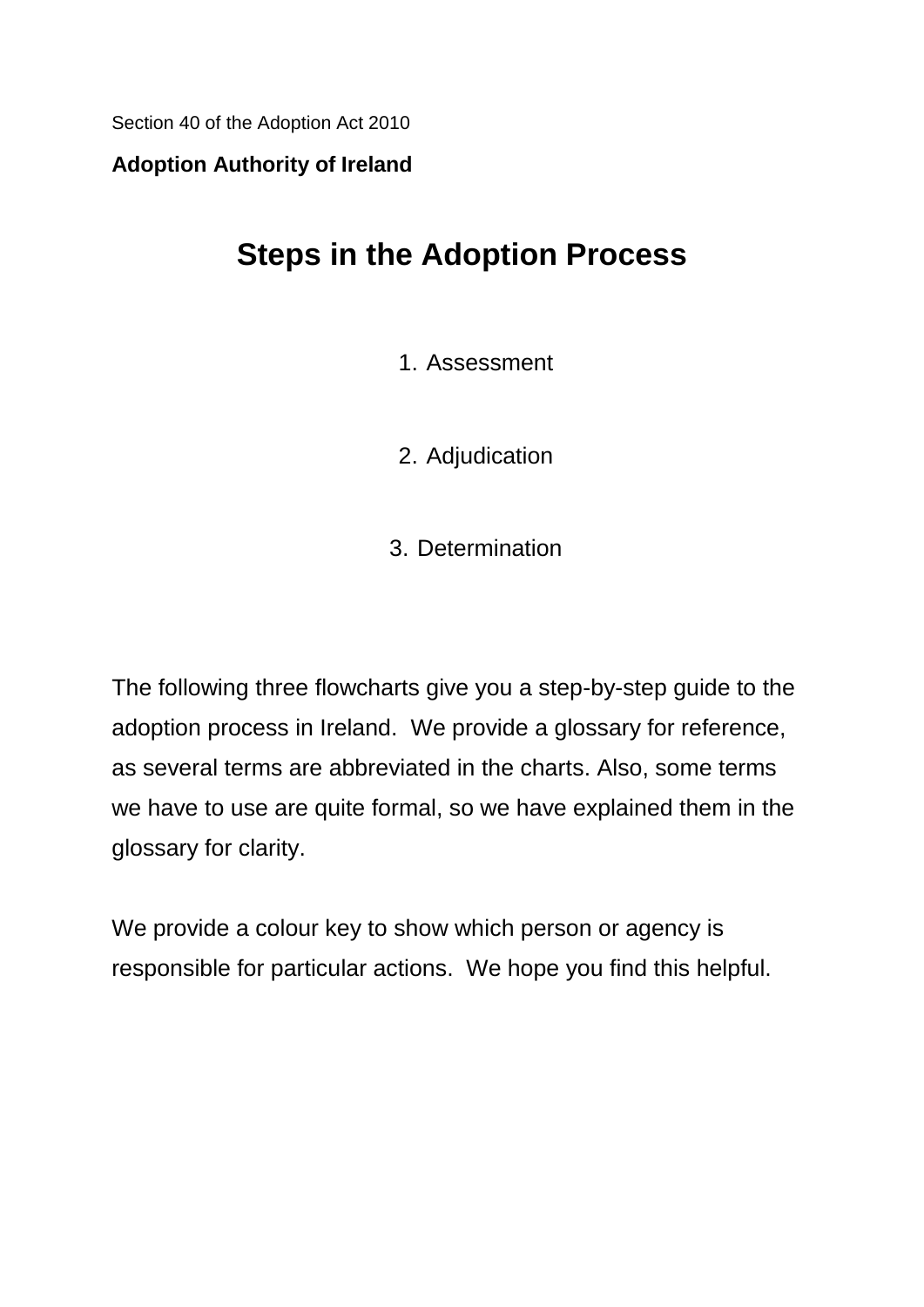# **Glossary:**

Abbreviations:

| <b>AAI</b>               | The Adoption Authority of Ireland                                                                                                                           |
|--------------------------|-------------------------------------------------------------------------------------------------------------------------------------------------------------|
| <b>AAI Board</b>         | The board of the Adoption Authority of Ireland who<br>adjudicate on adoption matters where necessary                                                        |
| <b>AAI ICA</b>           | The Intercountry Adoption Unit within the AAI who<br>administer the intercountry adoption process                                                           |
| <b>AAI SW</b>            | The social work team within the Adoption Authority of<br>Ireland                                                                                            |
| <b>PACT</b>              | An adoption agency accredited by the AAI to carry out<br>assessments for prospective adoptive parents                                                       |
| <b>Tusla</b>             | Child and Family Agency, carries out assessments for<br>prospective adoptive parents                                                                        |
| Terms:                   |                                                                                                                                                             |
| <b>Adjudication:</b>     | Examination and assessment of all the information<br>supplied by the applicants, assessment agency, social<br>workers, and so on.                           |
| <b>Determination:</b>    | The decision of the Board or the Intercountry Adoption<br>Unit whether or not to issue a Declaration of Eligibility and<br>Suitability                      |
| <b>Minded to decline</b> | If the Board are 'minded to decline', it means they are not<br>satisfied to let the application proceed without further<br>information from the applicants. |

# **Flow Chart Key**

| $=$ | <b>Applicants</b>                                  |
|-----|----------------------------------------------------|
| $=$ | <b>Assessing Agency / Local Adoption Committee</b> |
| $=$ | <b>AAI ICA</b>                                     |
| $=$ | <b>AAI Board</b>                                   |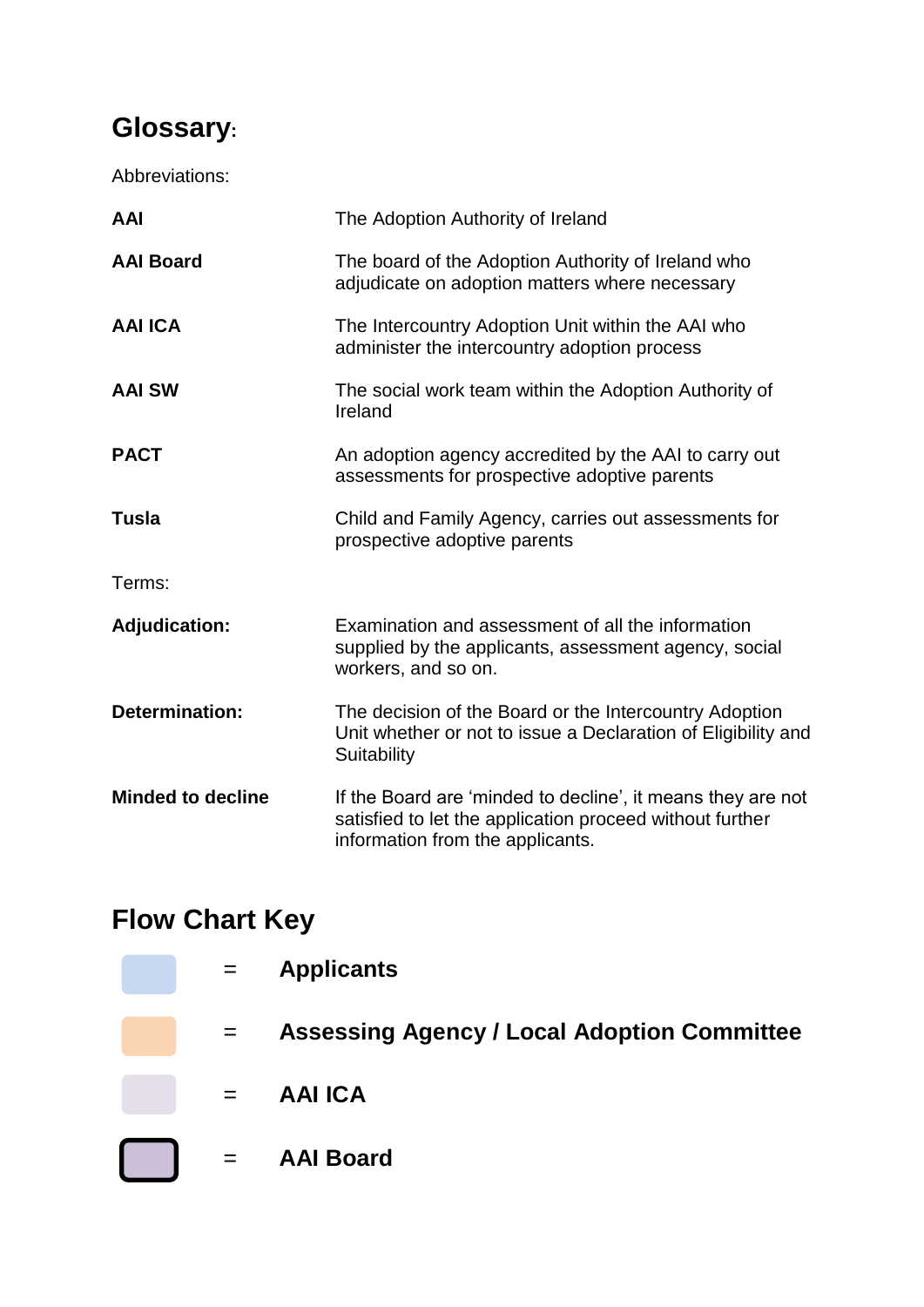#### **1. Assessment**

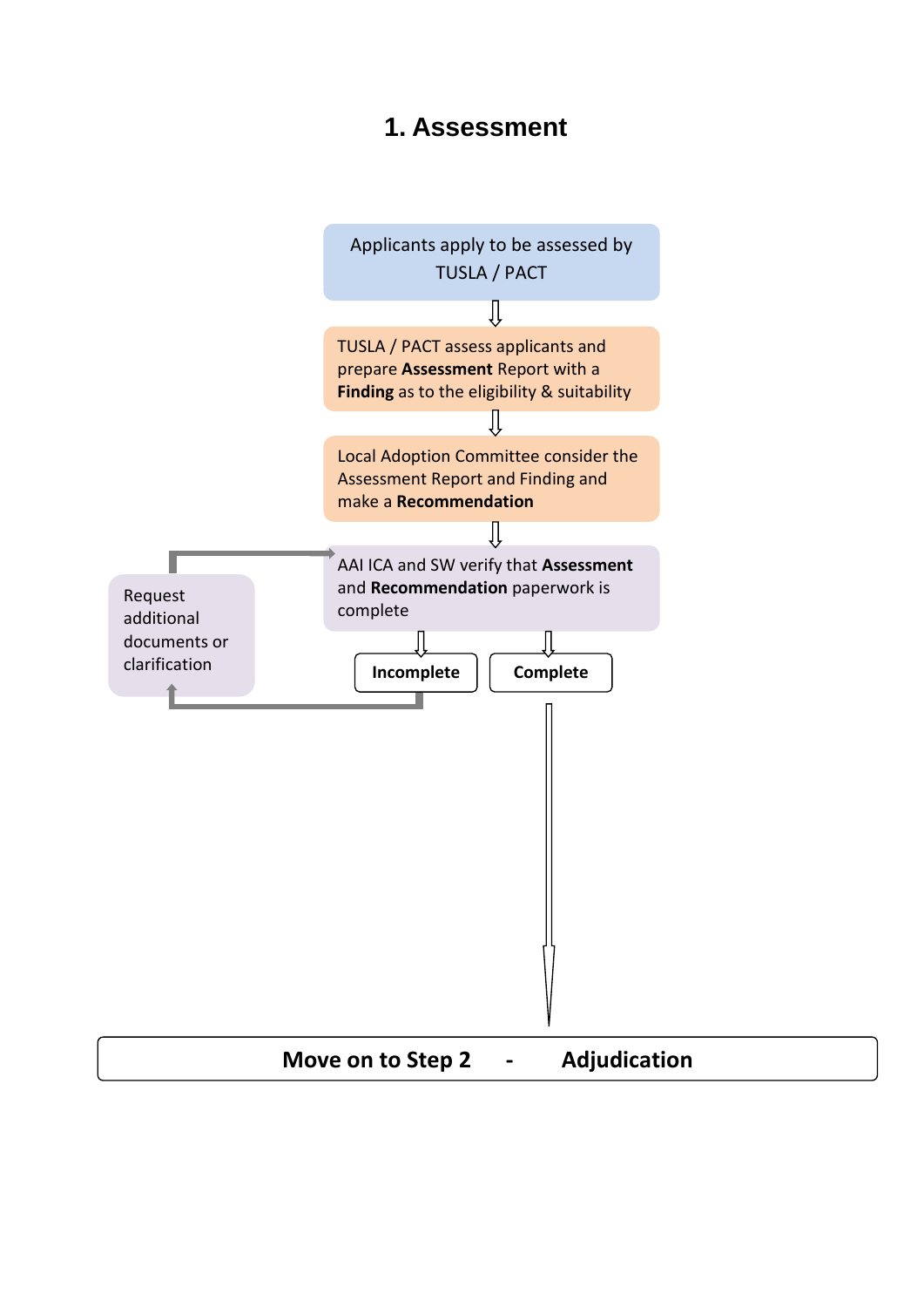## **2. Adjudication**